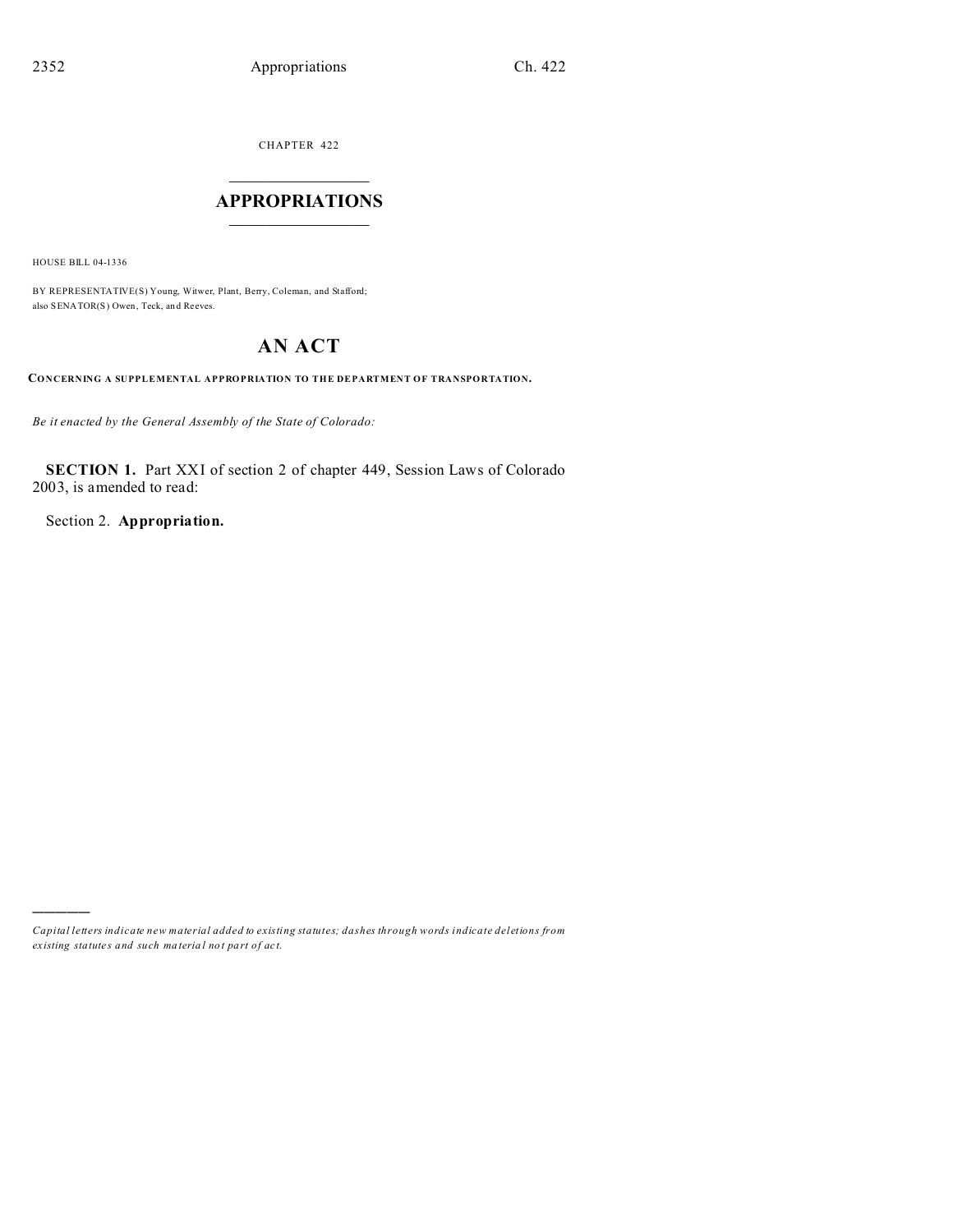|                                                                                                                        |                                          |                    | <b>APPROPRIATION FROM</b>           |                                                      |                                     |                                       |                                |
|------------------------------------------------------------------------------------------------------------------------|------------------------------------------|--------------------|-------------------------------------|------------------------------------------------------|-------------------------------------|---------------------------------------|--------------------------------|
|                                                                                                                        | ITEM &<br><b>SUBTOTAL</b><br>$\mathbb S$ | <b>TOTAL</b><br>\$ | <b>GENERAL</b><br><b>FUND</b><br>\$ | <b>GENERAL</b><br><b>FUND</b><br><b>EXEMPT</b><br>\$ | CASH<br><b>FUNDS</b><br>$\mathbb S$ | CASH<br><b>FUNDS</b><br><b>EXEMPT</b> | <b>FEDERAL</b><br><b>FUNDS</b> |
|                                                                                                                        |                                          |                    |                                     |                                                      |                                     | $\mathbb{S}$                          | \$                             |
|                                                                                                                        |                                          |                    |                                     | <b>PART XXI</b>                                      |                                     |                                       |                                |
|                                                                                                                        |                                          |                    |                                     | DEPARTMENT OF TRANSPORTATION                         |                                     |                                       |                                |
| (1) OFFICE OF TRANSPORTATION SAFETY <sup>4</sup>                                                                       |                                          |                    |                                     |                                                      |                                     |                                       |                                |
| Persistent Drunk Driver                                                                                                |                                          |                    |                                     |                                                      |                                     |                                       |                                |
| Program                                                                                                                |                                          | 100,000            |                                     |                                                      | $100,000^a$                         |                                       |                                |
| <sup>a</sup> This amount shall be from the Persistent Drunk Driver Cash Fund created in Section 42-3-130.5 (1), C.R.S. |                                          |                    |                                     |                                                      |                                     |                                       |                                |
| (2) DIVISION OF AERONAUTICS                                                                                            |                                          |                    |                                     |                                                      |                                     |                                       |                                |
| Personal Services                                                                                                      | 468,598                                  |                    |                                     |                                                      | $321,943^a$                         |                                       | $146,655^b$                    |
|                                                                                                                        |                                          |                    |                                     |                                                      | $(5.0$ FTE)                         |                                       | $(3.0$ FTE)                    |
| Health, Life, and Dental                                                                                               | 19,264                                   |                    |                                     |                                                      | $12,219^a$                          |                                       | $7,045^b$                      |
| Short-term Disability                                                                                                  | 613                                      |                    |                                     |                                                      | 416 <sup>a</sup>                    |                                       | 197 <sup>b</sup>               |
| Salary Survey and Senior                                                                                               |                                          |                    |                                     |                                                      |                                     |                                       |                                |
| <b>Executive Service</b>                                                                                               | 16,512                                   |                    |                                     |                                                      | $11,008^a$                          |                                       | $5,504^b$                      |
| Workers' Compensation                                                                                                  | 564                                      |                    |                                     |                                                      | $564$ <sup>a</sup>                  |                                       |                                |
| Operating Expenses                                                                                                     | 67,966                                   |                    |                                     |                                                      | $67,966^{\rm a}$                    |                                       |                                |
| Legal Services for 35                                                                                                  |                                          |                    |                                     |                                                      |                                     |                                       |                                |
| hours                                                                                                                  | 2,128                                    |                    |                                     |                                                      | $2,128^a$                           |                                       |                                |
|                                                                                                                        |                                          |                    |                                     |                                                      |                                     |                                       |                                |

Ch. 422 Appropriations 2353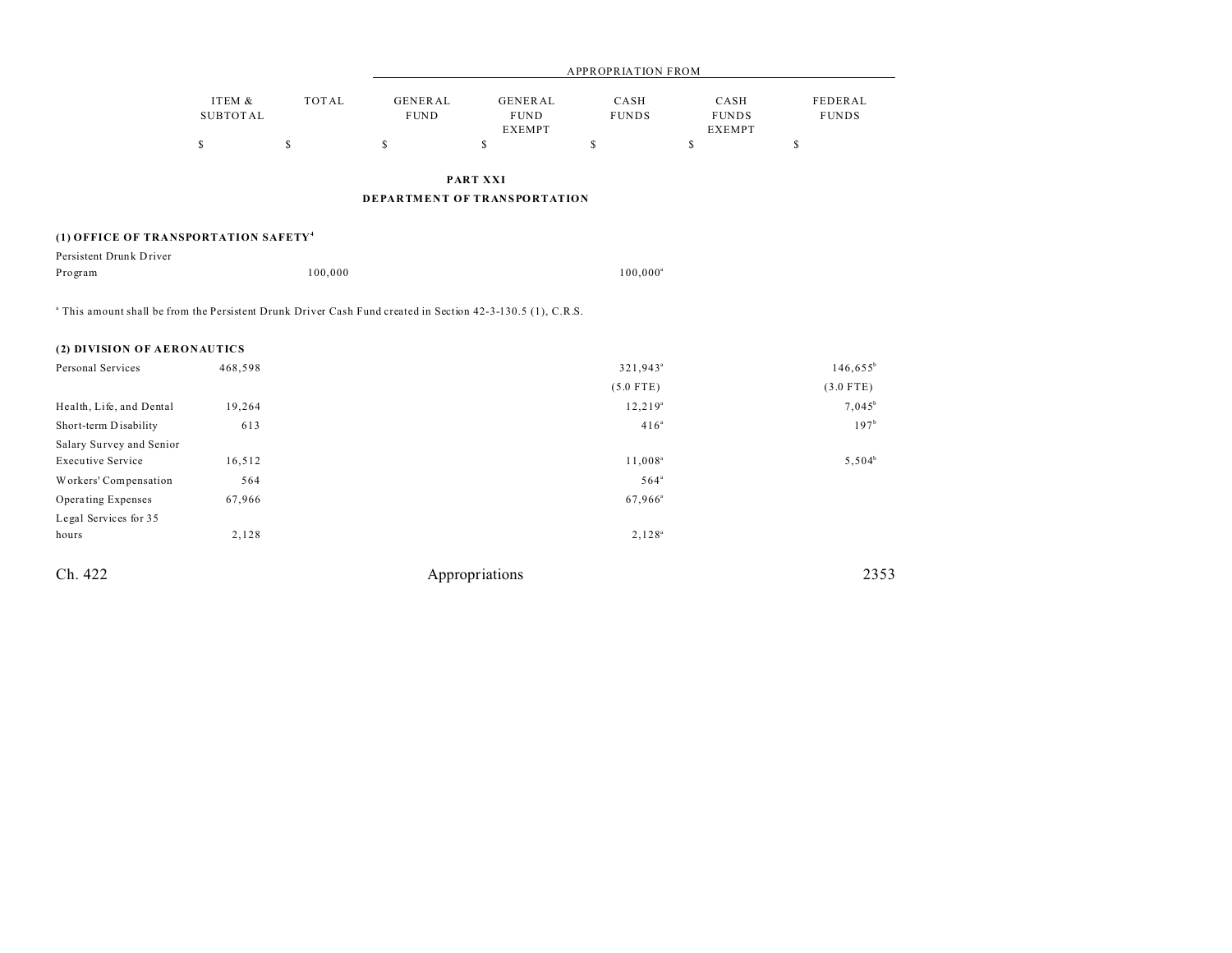## Ch. 422 Appropriations 2354

| CASH<br>FEDERAL<br><b>FUNDS</b><br><b>FUNDS</b><br><b>EXEMPT</b> |
|------------------------------------------------------------------|
| \$<br>\$                                                         |
|                                                                  |
|                                                                  |
|                                                                  |
|                                                                  |
|                                                                  |
|                                                                  |
|                                                                  |
| $190,599^{\circ}$                                                |
|                                                                  |
|                                                                  |
|                                                                  |
|                                                                  |
|                                                                  |

<sup>a</sup> These amounts shall be from the Aviation Fund created in Section 43-10-109 (1), C.R.S.

<sup>b</sup> These amounts shall be from grants received from the Federal Aviation Administration.

| $(3)$ ADMINISTRATION <sup>186</sup> | 22.550.974 | $22.550.974^{\circ}$       |
|-------------------------------------|------------|----------------------------|
|                                     | 22,541,748 | 22,541,748 <sup>a</sup>    |
|                                     |            | $(219.7$ FTE) <sup>b</sup> |

 $^{\circ}$  Of this amount,  $\frac{621}{215}$ ,  $\frac{613}{53}$   $\frac{821}{206}$ ,  $\frac{387}{518}$  shall be from the State Highway Fund pursuant to Sections 43-4-205 (5) (a) and 43-1-113, C.R.S., and \$1,335,361(T) shall be funded internally by various cash funds exempt sources in the Department. Included in this total amount is \$399,998 for 6,580 hours of legal services.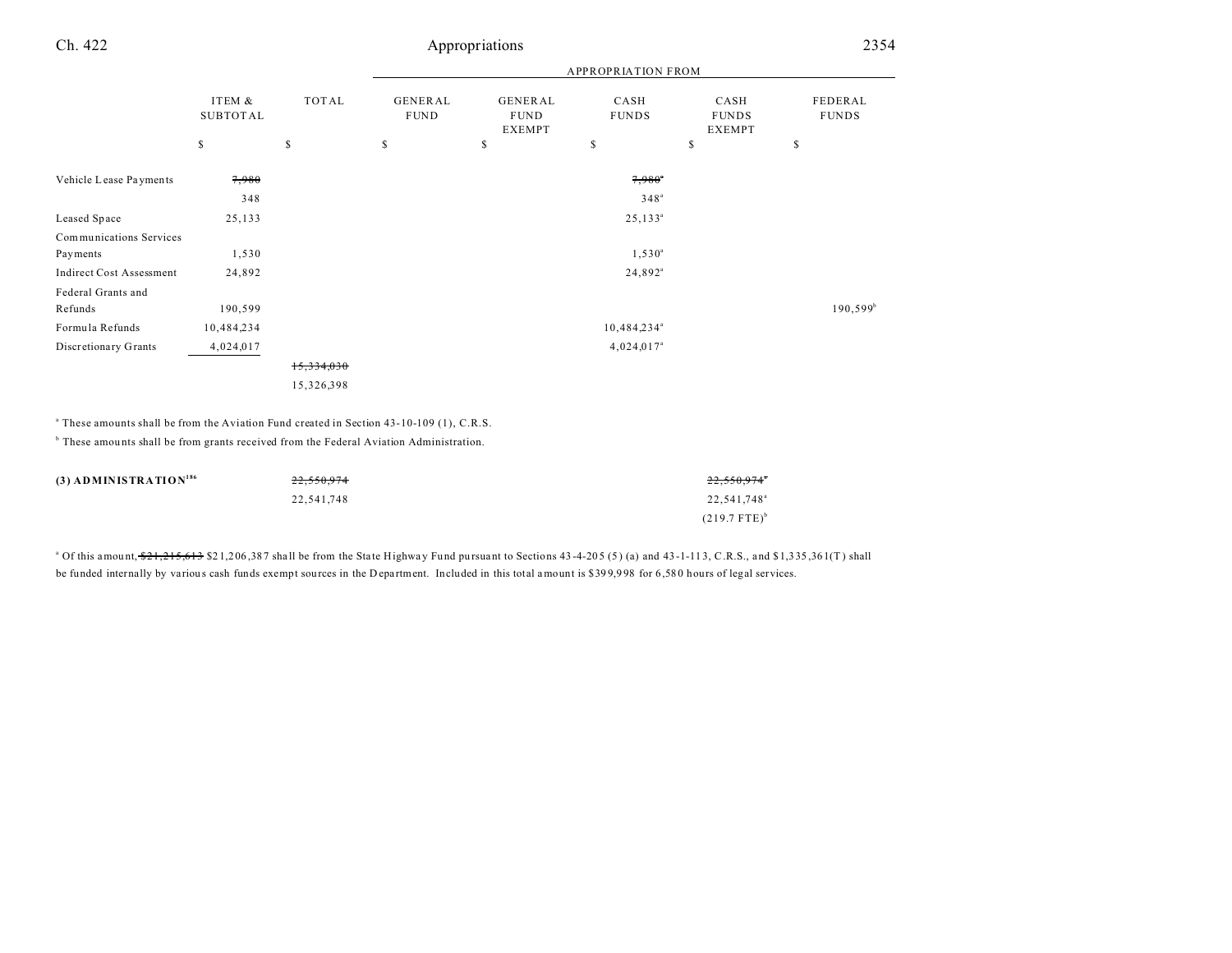$\degree$  Of this number, 205.7 FTE are administrative FTE funded by the State Highway Fund pursuant to Sections 43-4-205 (5) (a) and 43-1-113, C.R.S., and 14.0 FTE are funded interna lly by va rious cash funds exempt sources in the D epartment.

## **(4) CONSTRUCTION, MAINTENANCE, AND OPERATIONS** 748,545,222 49,835,842<sup>a</sup>

(3,069.5 FTE)

386,943,734<sup>b</sup> 311,765,646

<sup>a</sup> Of this amount, \$32,792,293 shall be from miscellaneous department revenues including permit fees and interest earnings, \$14,738,714(L) shall be from funds provided by local governments for highway maintenance and construction projects, \$1,711,000 shall be from the Law Enforcement Assistance Fund pursuant to Section 43-4-401, C.R.S., and \$593,835 shall be from the Motorcycle Operator Safety Training Fund pursuant to Section 43-5-504, C.R.S.

 $^6$  These funds are subject to appropriation by the State Transportation Commission pursuant to Sections 43-1-106 (8) (h) and 43-1-113 (14) (a), C.R.S., and are included here for informational purposes. Of this amount, \$385,278,343 shall be from the State Highway Fund pursuant to Section 43-4-205 (5) (a), C.R.S., and \$1,665,391 (T) shall be funded internally by various cash funds exempt sources in the Department. Included in this total amount is \$137,063 for capitol complex leased space and \$596,776 for 9,817 hours of legal services.

| (5) TRANSPORTATION REVENUE |            |                |
|----------------------------|------------|----------------|
| <b>ANTICIPATION NOTES</b>  | 60.100.000 | $60.100.000^s$ |

<sup>a</sup> This amount represents an estimate of the amount of Transportation Revenue Anticipation Notes (TRANs) proceeds plus interest to be applied to the Strategic Transportation Project Investment Program during FY 2003-04 pursuant to Section 43-4-705, C.R.S. These TRANs shall be repaid from the Department's future federal and state match revenues over the next fifteen to twenty years. The amount is subject to a ppropriation by the State Transportation Commission pursua nt to Section 43-4-706, C.R.S., and is included here for informational purposes only.

| (6) STATEWIDE     |         |                   |
|-------------------|---------|-------------------|
| <b>TOLLING</b>    |         |                   |
| <b>ENTERPRISE</b> | 314,060 | $314,060^{\circ}$ |

Ch. 422 Appropriations 2355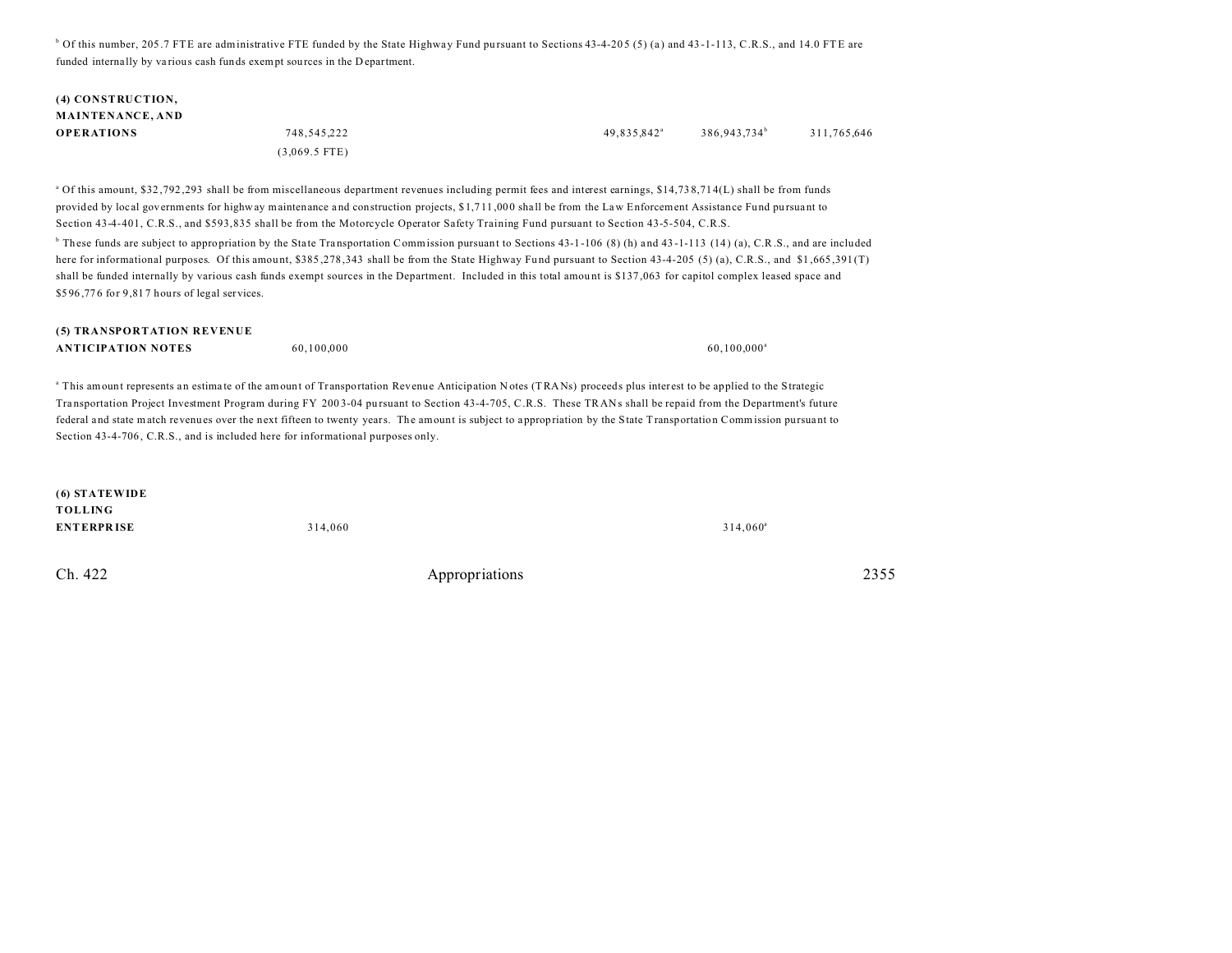|          |       | APPROPRIATION FROM |                |              |              |              |
|----------|-------|--------------------|----------------|--------------|--------------|--------------|
| ITEM &   | TOTAL | GENERAL            | <b>GENERAL</b> | CASH         | CASH         | FEDERAL      |
| SUBTOTAL |       | <b>FUND</b>        | <b>FUND</b>    | <b>FUNDS</b> | <b>FUNDS</b> | <b>FUNDS</b> |
|          |       |                    | EXEMPT         |              | EXEMPT       |              |
| S        |       |                    |                |              |              |              |

<sup>a</sup> These funds are subject to appropriation by the Colorado Tolling Enterprise Board pursuant to Section 43-4-804, C.R.S., and are included here for informational purposes. The source of funds for this appropriation shall be the Statewide Tolling Enterprise Operating Fund created in Section 43-4-805, C.R.S. The Transportation Commission transferred these moneys from the State Highway Fund during FY 2002-03.

#### **TOTALS PART XXI**

#### **(TRANSPORTATION)2,**

| \$846,944,286 | \$64.919.872"             | <del>\$469,908,768</del> * | \$312,115,646 |
|---------------|---------------------------|----------------------------|---------------|
| \$846,927,428 | \$64.912.240 <sup>a</sup> | \$469.899.542 <sup>b</sup> |               |

a Of this amount, \$1,33 5,36 1 contains a (T) notation and \$1 4,73 8,71 4 contains an (L) notation.

b Of this amount, \$1,66 5,39 1 contains a (T) notation.

**FOOTNOTES** -- The following statements are referenced to the numbered footnotes throughout section 2.

2 (Governor lined through this provision. See L. 20 03 , p. 355 1.)

3 All Departments, T otals -- The General Assembly requests that copies of all reports requested in other footnotes contained in this act be delivered to the Joint Budget Committee and the majority and minority leadership in each house of the General Assembly. Each principal department of the state shall produce its rules in an electronic forma t that is suitable for public access through electro nic m ean s. Such rules in such format shall be submitted to the Office of Legislative Legal Services for publishing on the Internet. It is the intent of the General Assembly that this be done within existing resources.